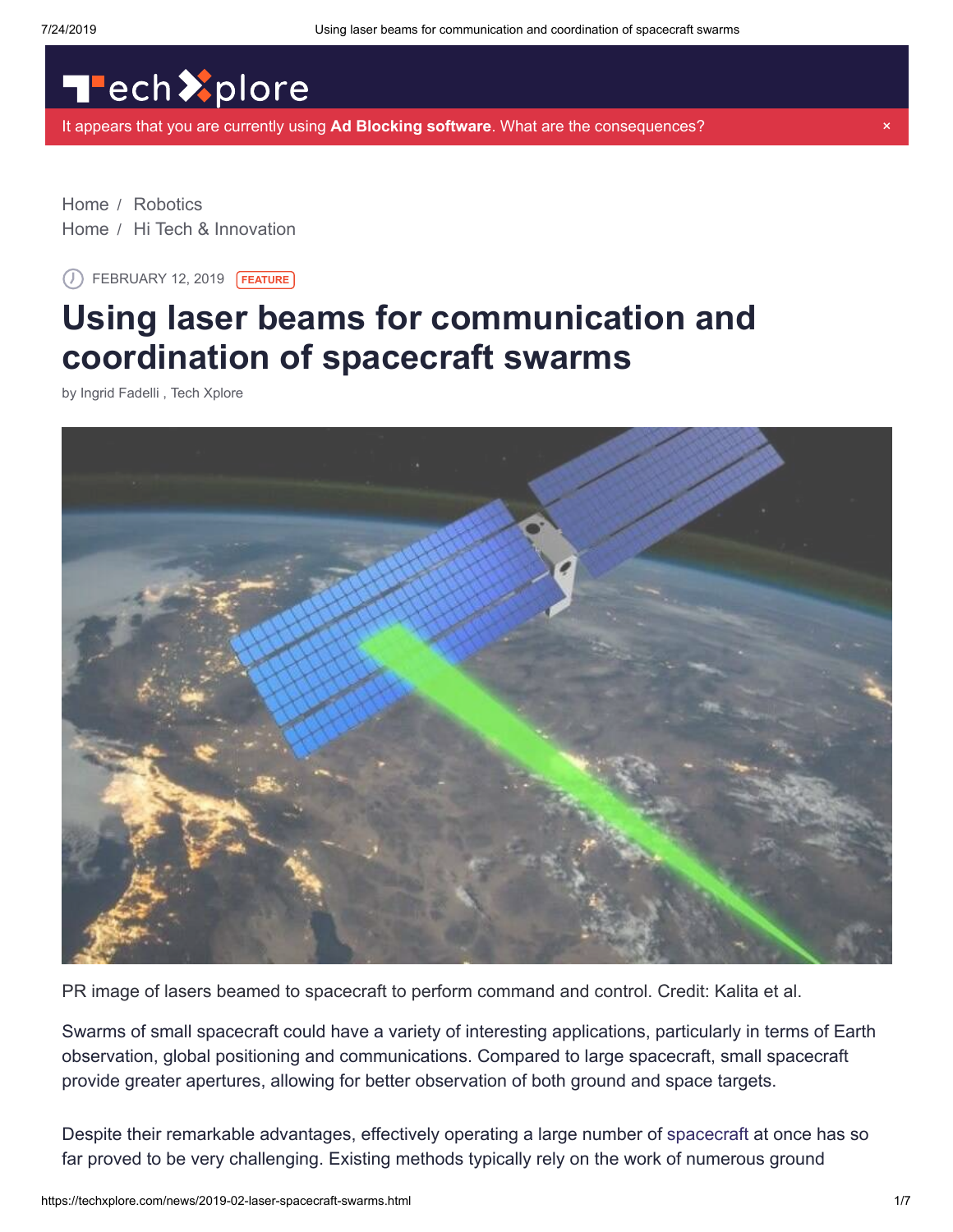operators, which can be expensive, thus preventing the technology from scaling up.

A team of researchers at the University of Arizona has recently developed a new method to coordinate and control spacecraft swarms, which could be easier to implement on a large scale. Their approach, outlined in [a paper pre-published on arXiv,](https://arxiv.org/pdf/1901.08875.pdf) uses [laser beams](https://techxplore.com/tags/laser+beams/) to organize and manage a large swarm of spacecraft.

"We have been researching ways to control swarms and large number of robots/UAVs/spacecraft with very few humans in the loop for more than 10 years," the researchers who carried out the study told *TechXplore*, via e-mail. "Some of our techniques are entirely autonomous with no humans in the loop, in other scenarios we have humans and robots coexist."

In their previous work, the researchers tried to develop intuitive approaches to efficiently control from 10 to thousands of robots. They wanted these methods to be intuitive as this would simplify the training of operators, ultimately reducing their stress levels, particularly during crunch time.



Video demonstration of laser gestures used to control a wheeled robot in the laboratory.

"Our idea was inspired by the role of a conductor in the orchestra," the researchers explained. "This one person has the task of coordinating the efforts of many musicians. We think that the analogy for controlling many musicians at a time fits well with controlling many spacecrafts/UAVs/UGVs etc. We hence looked for physical ways in which one can operate much like conductor in an orchestra to control spacecraft. Having a wand was not possible, but using [laser](https://techxplore.com/tags/laser/) beams was definitely credible."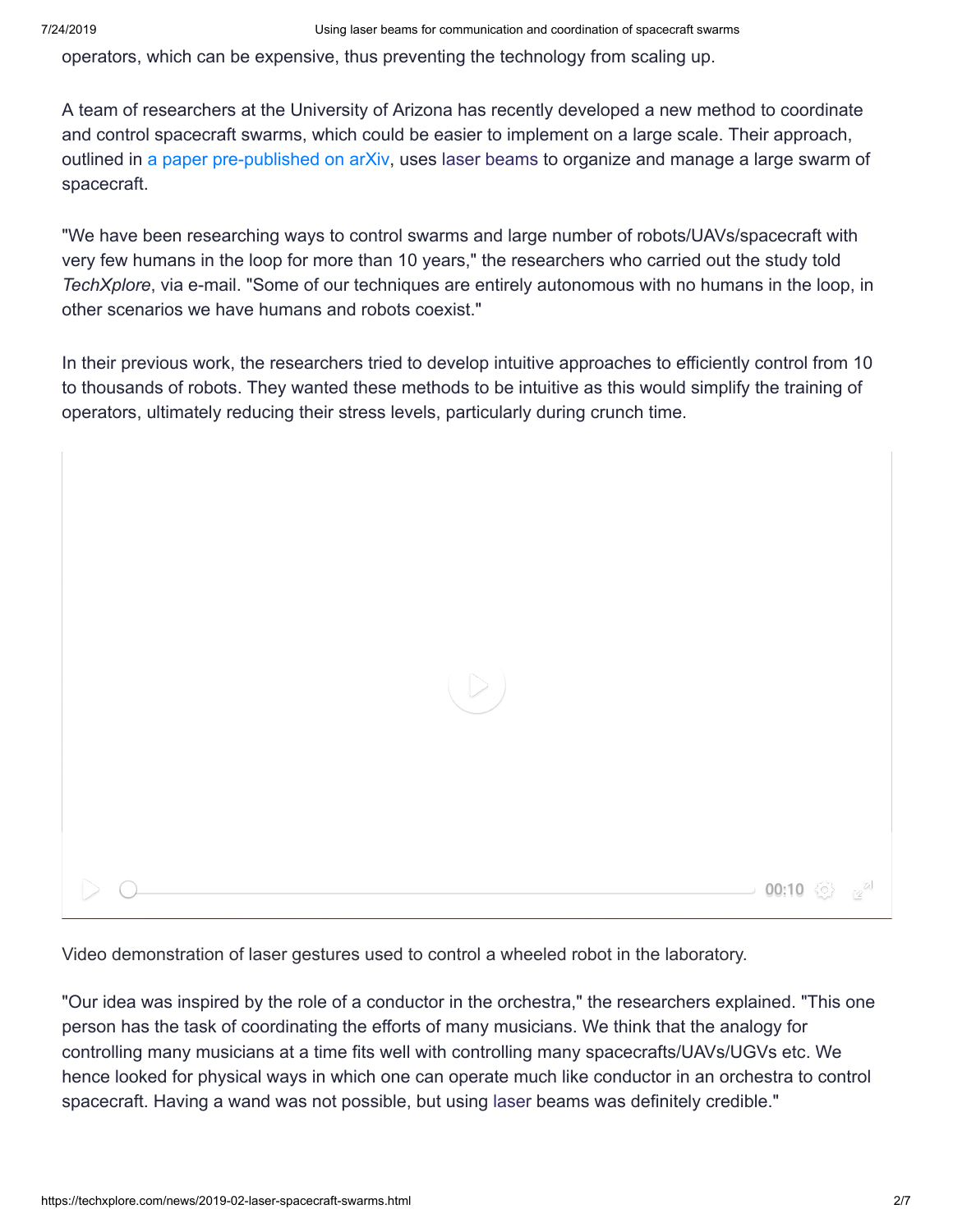The technology developed by the researchers can sense laser beams on a spacecraft, using [solar panels](https://techxplore.com/tags/solar+panels/) as sensing devices. A solar panel that generates electricity under the sun can also independently sense laser light. Solar panels happen to take up the largest surface area on space satellites, hence they could be the ideal sensing devices for spacecraft.

The researchers observed that solar panels can be divided into little squares, resembling pixels on a monitor, which can be used to sense laser light. The laser light hitting the solar panel in different places could result in different commands, with the panel becoming almost like a touchscreen on a smartphone. As a backup, the researchers have also strategically placed digital cameras on the spacecraft, to detect the laser movement in space.



Picture of the laser gesture control architecture. Note padlocks indicate encryption to secure decoding/coding of messages. Credit: Kalita et al.

Their approach uses laser beams directed from the ground or from a command and control spacecraft to organize and manage a large swarm. Every satellite in the swarm would have a 'smart skin', which includes solar panels, power and control circuitry, and an embedded secondary propulsion unit. The laser beams would interact with the solar panels on individual members of the swarm, allowing an operator to select a 'leader' among the group of spacecraft and set parameters for formation-flight.

"In a sense, our technology looks like a scene out of the book/movie *Ender's Game*, where you have a few operators control hundreds to thousands of spacecraft and robots," the researchers said. "With this technology in place, it is possible to move around the laser light on a solar panel and for the panel to sense that moving signal."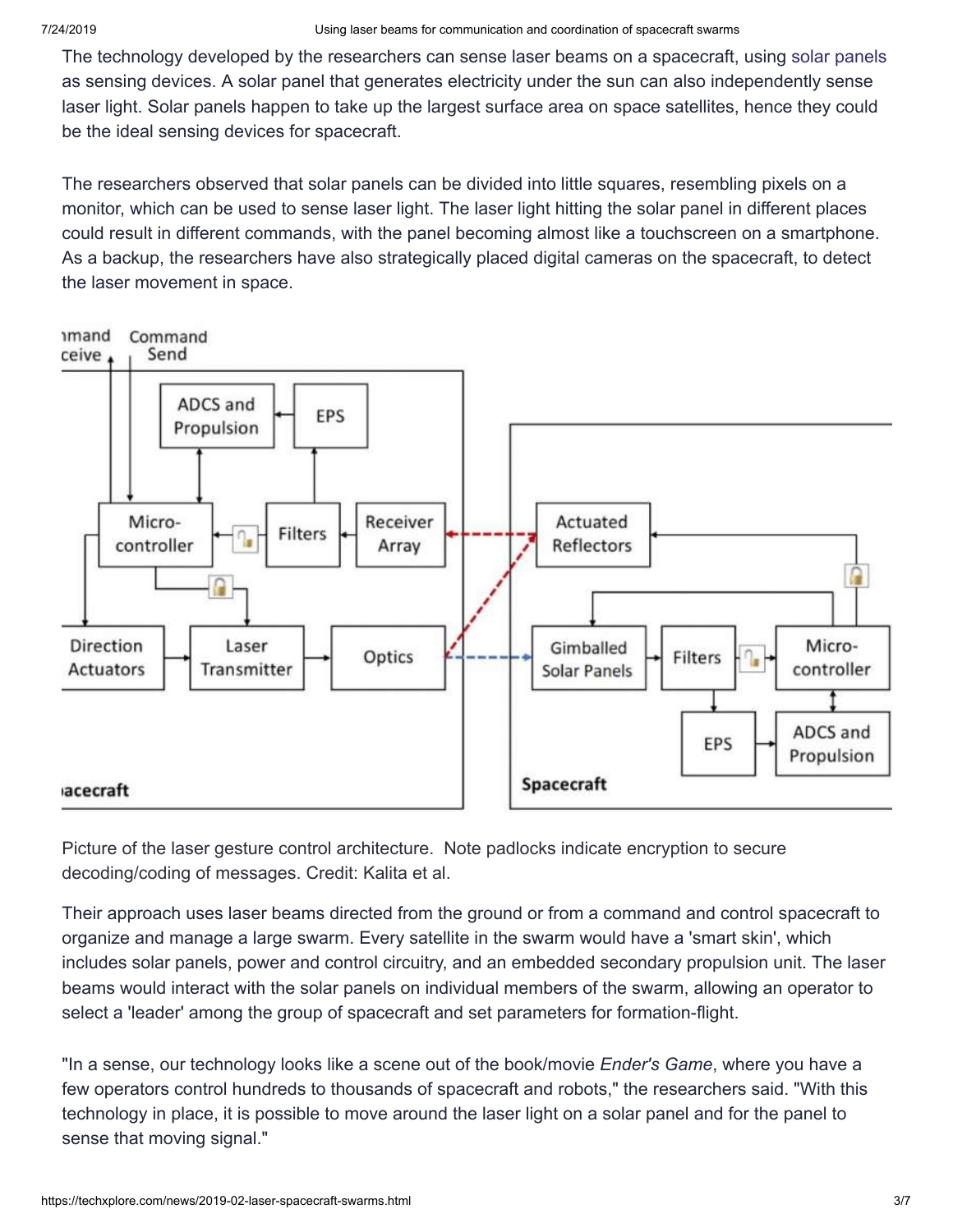7/24/2019 Using laser beams for communication and coordination of spacecraft swarms



### and strokes for, a) Along track formation flying (AF), b) Projected Circu rmation Flying (CF).

Example of gestures commands applied to a spacecraft solar panel. Credit: Kalita et al.

The interface devised by the researchers is entirely based on gestures and hand movements, hence it does not require joysticks or extensive coding. Using their technology, an operator would be able to pass on a message to the spacecraft simply by 'drawing' a particular sign or gesture on the solar panel.

"Our approach can be made to be intuitive," the researchers explained. "For instance, if you were to select a spacecraft using this laser light, you simply draw a quick circle on the solar panels using the laser. You can hence have an alphabet of gestures and commands to do all sorts of basic commands and control of a swarm. You can decide on a leader spacecraft and on spacecraft that are part of the group, separating them into one or more groups. You can draw a trajectory/path and have the entire group of spacecraft follow that path, and so on."

Most existing methods for the control of spacecraft swarms entail the use of two terminals, one for operators and one for the spacecraft, which can also be controlled using a joystick. Commands are typically given using lines or sets of instructions and this makes it easier for operators to make mistakes.

Sending the wrong instructions to spacecraft can have catastrophic consequences, potentially ending a mission and causing millions or billions in losses. The gesture-based approach devised by the researchers could simplify the control of spacecraft swarms, preventing mistakes and command-related confusion.

"Controlling fleets/swarms of spacecraft is challenging, as you are working in 3-dimensions, in microgravity," the researchers said. "There is no up, down, etc. in space. Our approach for controlling many spacecraft transcends such problems, sparing human operators from having to picture things and instead letting them act out such actions. It is so intuitive that the main concern raised was that hackers and nefarious individuals could learn the same gestures and take control of a fleet of spacecraft. Nonetheless, in our approach security is not an afterthought, it is at the foundation of the system."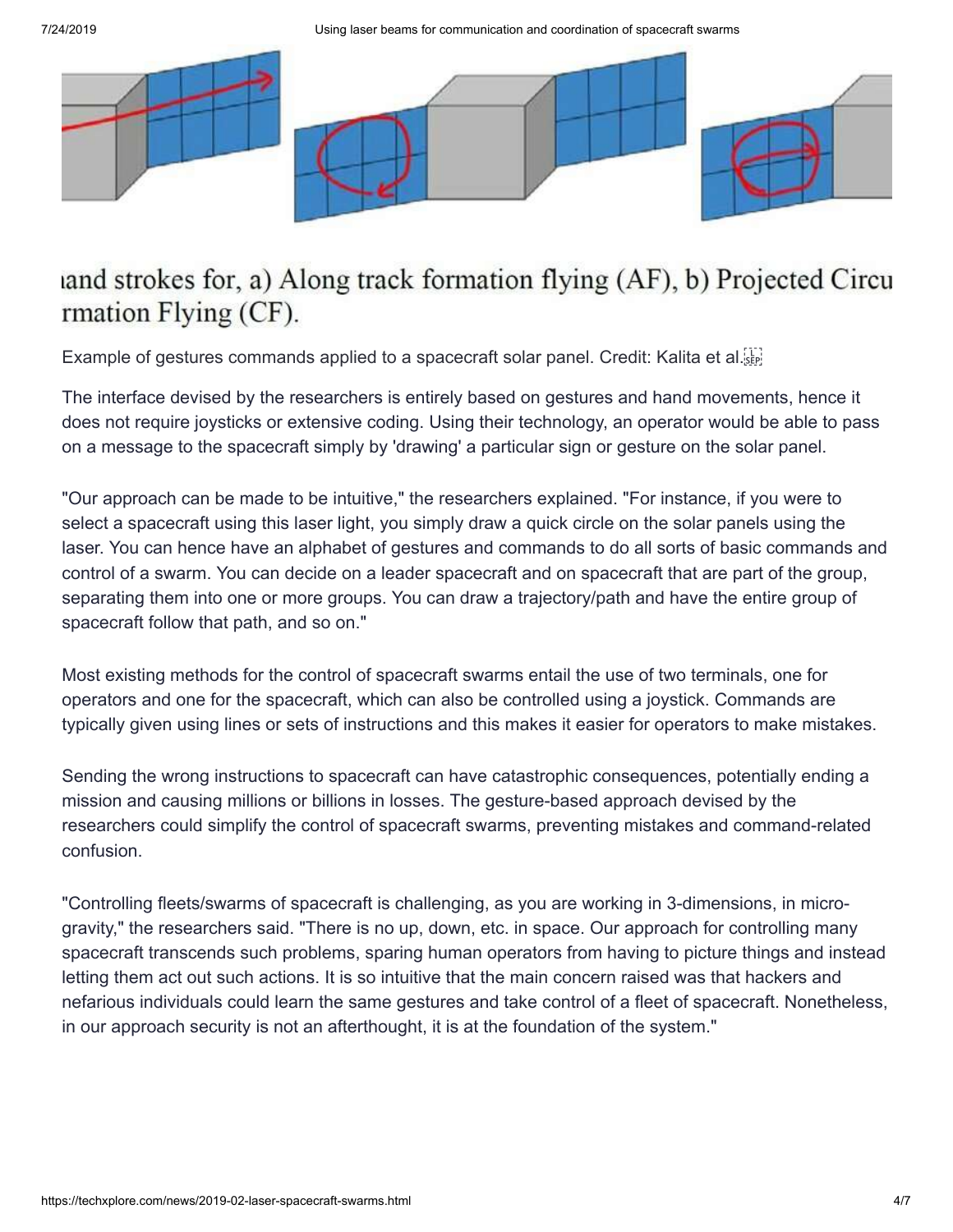

Smart skin architecture to permit solar panels to decode laser gesture and transfer power etc. Credit: Kalita et al.

When developing their system, the researchers prioritised its security. For instance, the laser signals themselves can be encoded and constantly pass a modulated password string. This means that although another operator might be able to see the gestures involved in the operation, they would require access codes to command other spacecraft.

Operators handling another swarm of spacecraft nearby might need to see indications of command gestures, as this would help to coordinate swarm to swarm interactions. The approach devised by the researchers allows nearby operators to view these gestures, but prevents them from hacking into the system and controlling other swarms. For missions that require greater security, the signals can also be encoded further, entirely preventing others from figuring out the commands.

"All in all, the approach allows for a sliding scale of transparency when commanding fleets or swarms of spacecraft," the researchers said. "In some cases, it is important for others around to see what is happening and being cognizant of the gesture commands being executed for the sake of safety, while in other cases it needs to be completely secure and hidden away."

The approach devised by the researchers could also be applied to other robotic swarms, such as groups of unmanned aerial vehicles (UAVs), unmanned ground vehicles (UGVs) and underwater vehicles. Currently, the team is working on interactive lab demonstrations of the technology using ground robots.

"We are hoping to show the technology in action and for people to have a better appreciation of what has been theorized," the researchers said. "With these ground robot demonstrations, we are constantly on the look-out for sponsors and potential customers."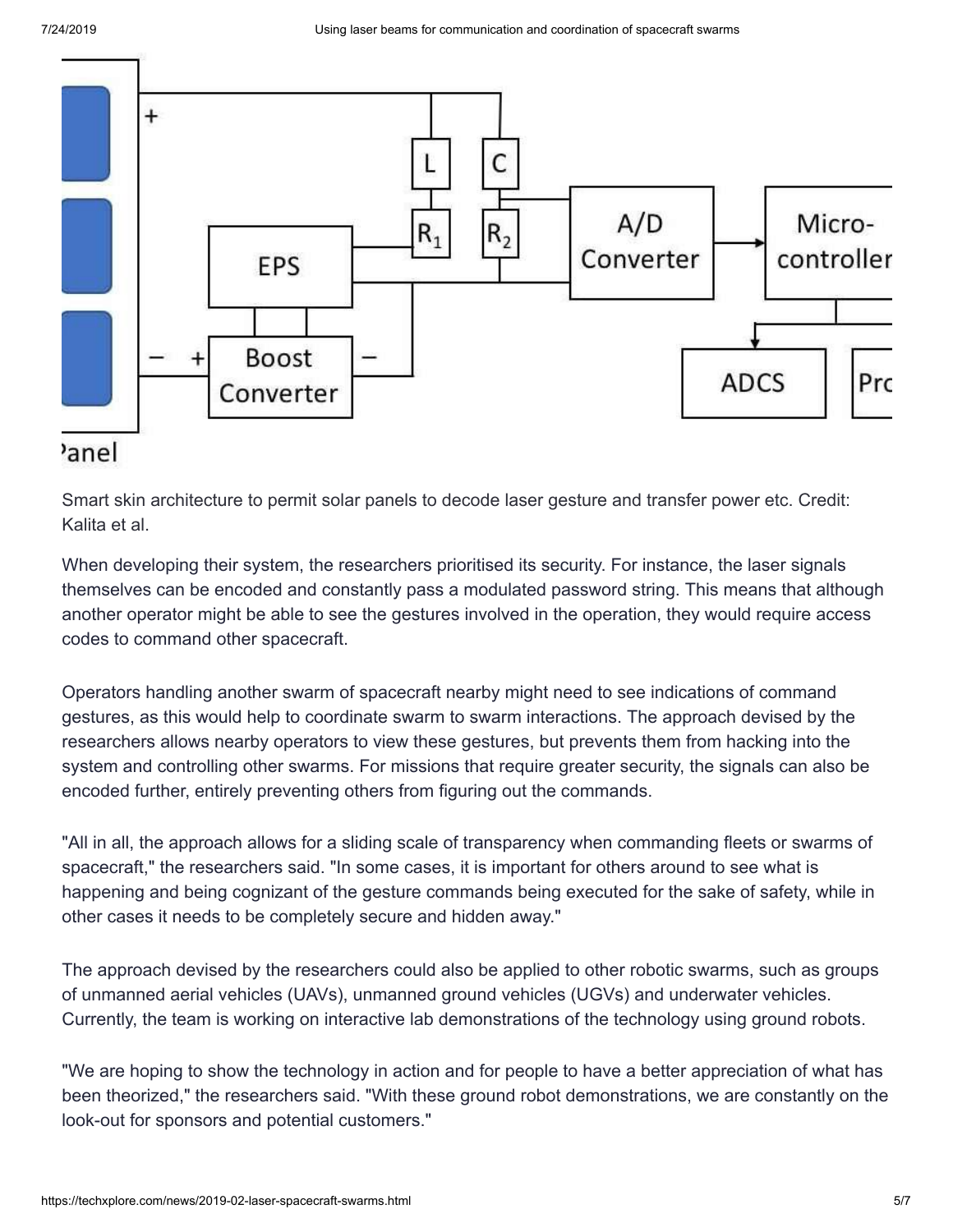7/24/2019 Using laser beams for communication and coordination of spacecraft swarms



Overview of the laboratory robot. Credit: Kalita et al.

In the future, the researchers hope to further advance their approach so that it can be used in specific settings, for instance for military, space traffic management and safety & rescue applications. They have also recently published [a follow-up paper](https://www.researchgate.net/publication/330701772_Use_of_Laser_Beams_to_Configure_and_Command_Spacecraft_Swarms), outlining their plans to demonstrate the technology in space.

"Our big plans going forward are to demonstrate the technology in space," the researchers said. "We have collaborators such as Prof. Vishnu Reddy who can help us monitor single or multiple [swarms](https://techxplore.com/tags/swarms/) of spacecraft using state-of-the-art telescopes from the ground. We could also mount these lasers to work in concert, using telescopes to control the spacecraft."

**More information:** Laser communication and coordination control of spacecraft swarms. arXiv:1901.08875 [astro-ph.IM]. [arxiv.org/abs/1901.08875](https://arxiv.org/abs/1901.08875)

Use of laser beams to configure and command spacecraft swarms. www.researchgate.net/publicati ... nd\_Spacecraft\_Swarms

#### © 2019 Science X Network

**Citation**: Using laser beams for communication and coordination of spacecraft swarms (2019, February 12) retrieved 24 July 2019 from https://techxplore.com/news/2019-02-laser-spacecraft-swarms.html